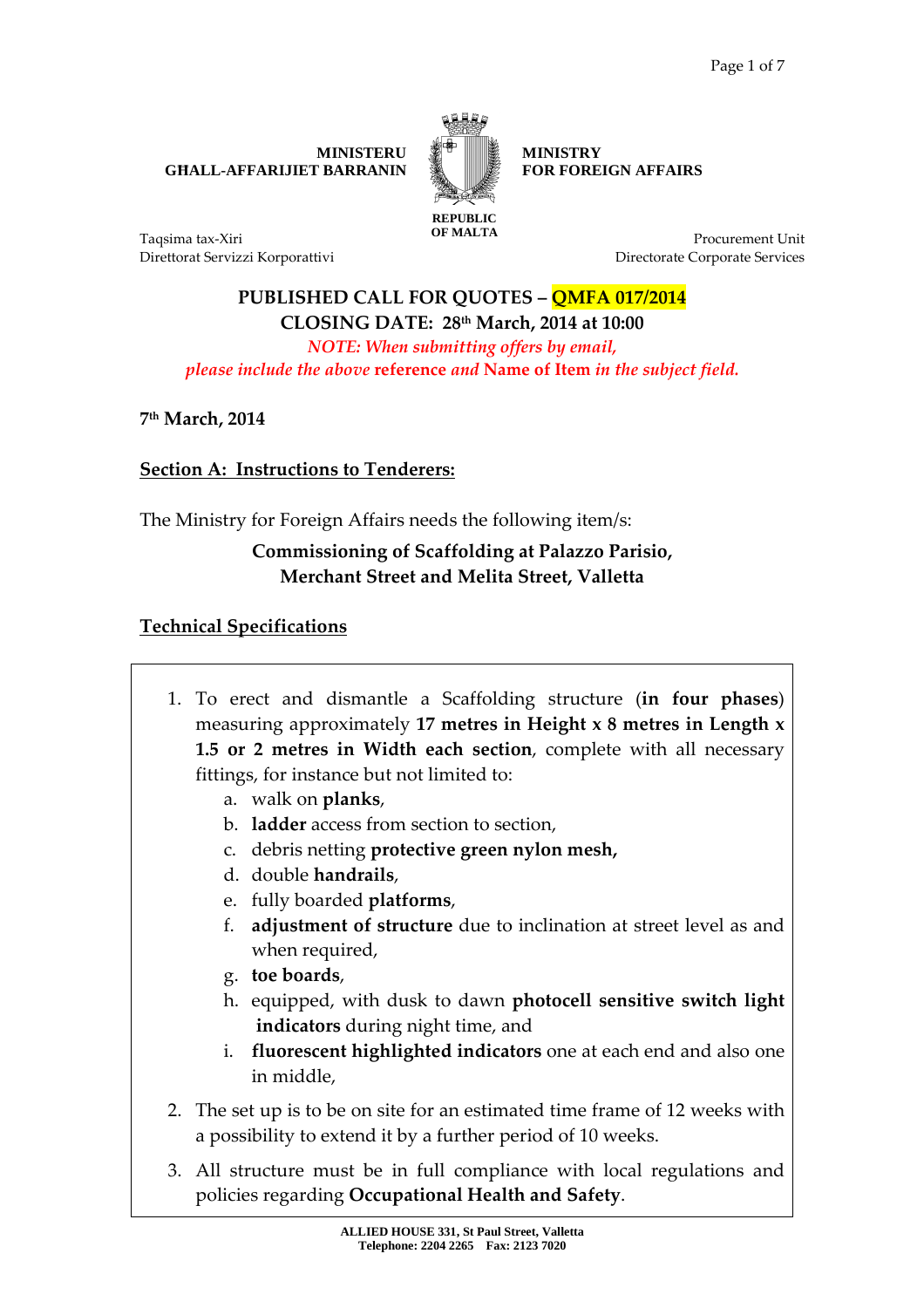- 4. The pavements and entrances to Palazzo Parisio are to be left fully accessible to staff and for the general public at all times and **safe** from all Potential **Hazards**.
- 5. The successful bidder is to seek all necessary relevant permits and clearances from the **Valetta Local Council and other authorities** in connection with the relevant works pertaining to the erection of the scaffolding structure at Merchant Street and Melita Street respectively. Any charges/expenses incurred in the provision mentioned above must be borne by the contractor unless otherwise included in the offer.
- 6. The said scaffolding structure is to be certified by a competent **Engineer**, whereby he or she will certify that the structure in question is according to **Occupational Health and Safety Regulations** and that there is **no potential hazard** to the staff and the general Public. A proof of such certification is to be submitted to the Contracting Authority on request.
- 7. **It is highly advisable for interested bidders to attend a Site Visit without any commitment none whatsoever on behalf of the government.** Site visit is to be attended at the Ministry of Foreign Affairs, Palazzo Parisio, Valletta entrance through the side door in Melita Street, **on Tuesday 18th March, 2014** at **10:00hrs.**



*Facade of Palazzo Parisio Merchants Street*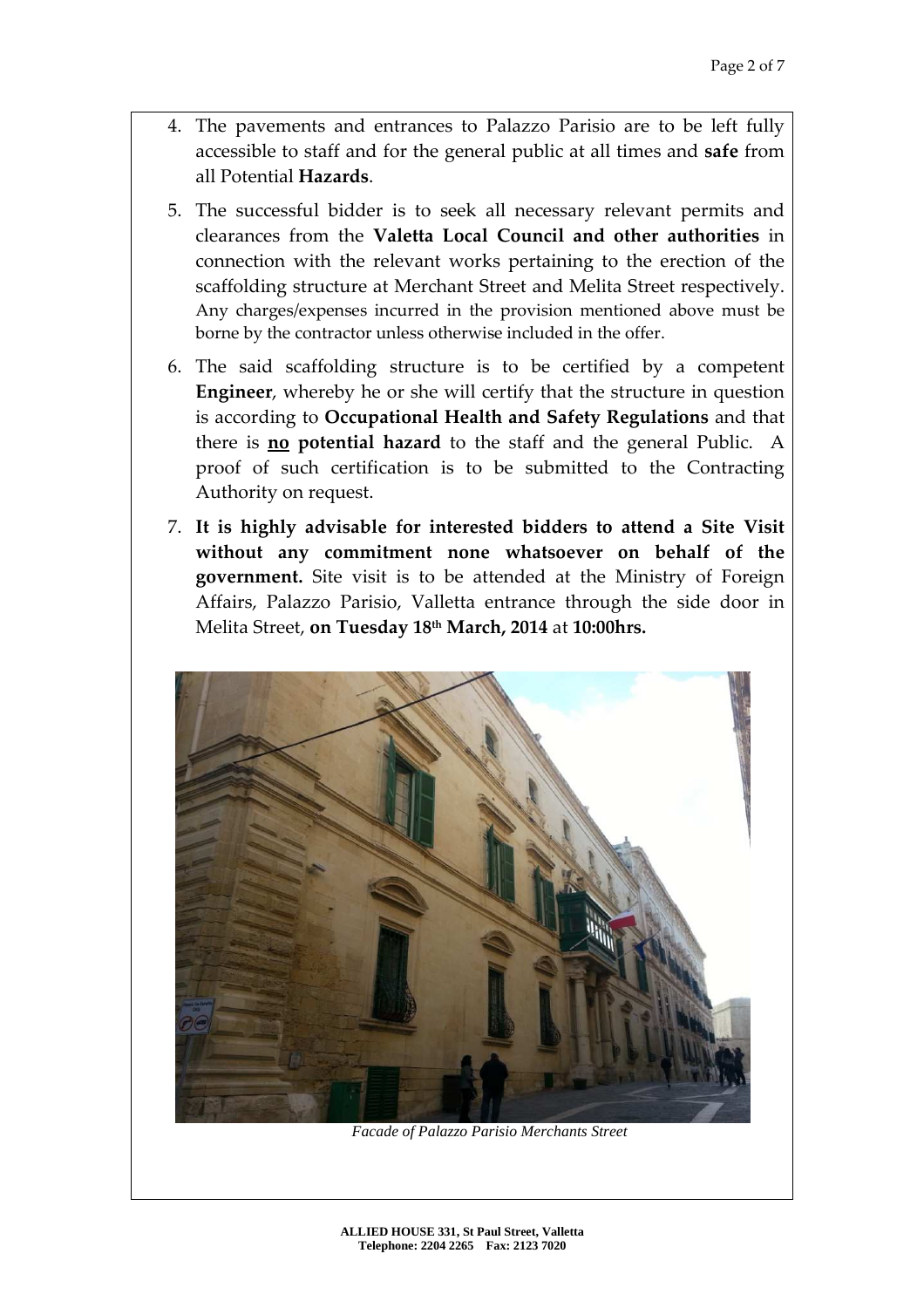

*Melita Street side of Palazzo Parisio* 

Bidders should submit **all** costs specified in Section B below.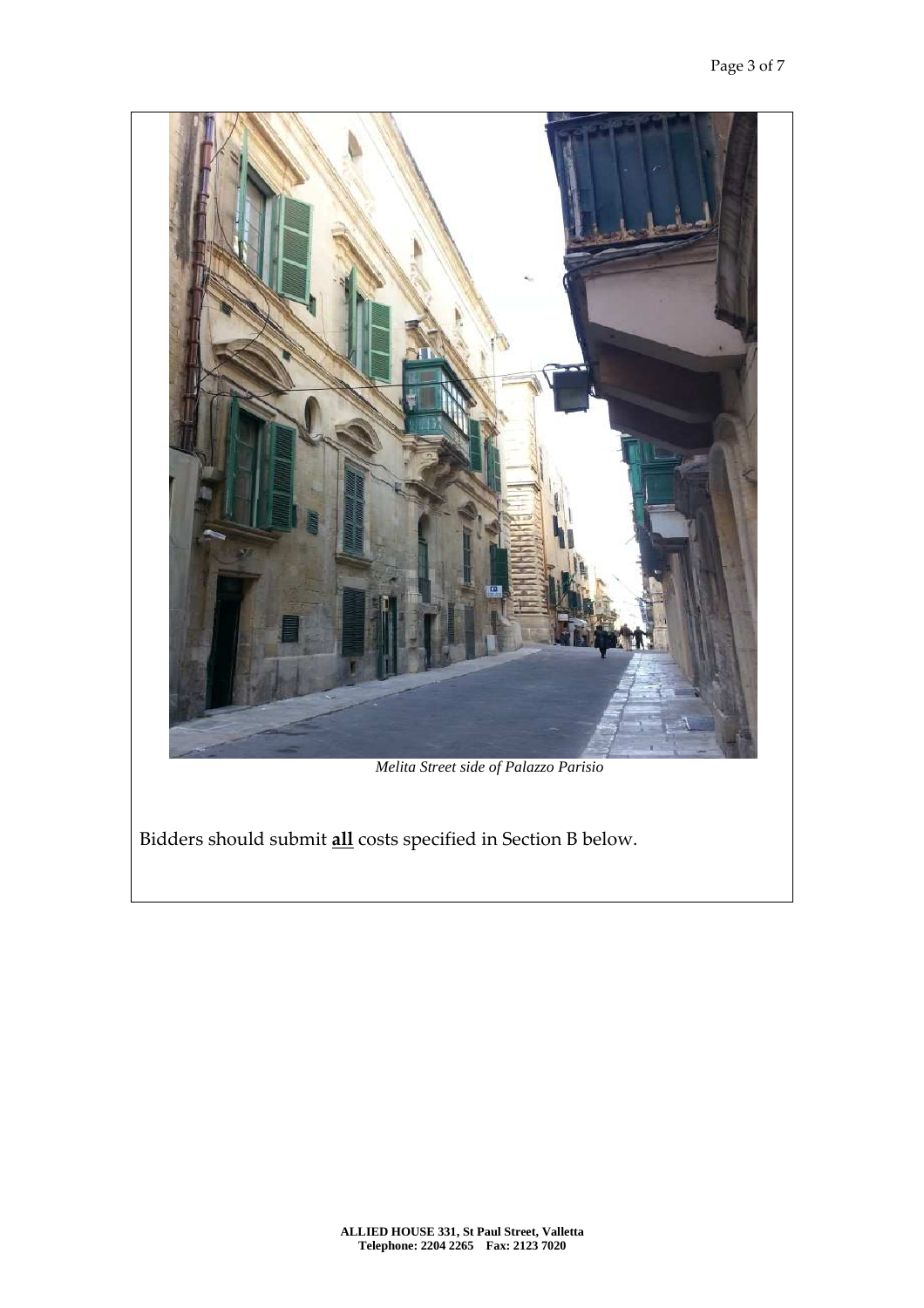## **Section B: Offer**

### **Schedule of Prices**

| Item                                                               | Description                                                                            | Qty | Unit | <b>Unit Price</b><br>in $\epsilon$<br>including<br><b>VAT</b> | Total<br>Price in $\epsilon$<br>including<br><b>VAT</b> |
|--------------------------------------------------------------------|----------------------------------------------------------------------------------------|-----|------|---------------------------------------------------------------|---------------------------------------------------------|
|                                                                    | Set-up and dismantling costs for                                                       |     |      |                                                               |                                                         |
|                                                                    | all phases                                                                             |     |      |                                                               |                                                         |
|                                                                    | Rental per week                                                                        |     |      |                                                               |                                                         |
| $\overline{\mathbf{3}}$                                            | Certificate of qualified                                                               |     |      |                                                               |                                                         |
|                                                                    | Engineer                                                                               |     |      |                                                               |                                                         |
| $\overline{\mathbf{4}}$                                            | Adjustment of structure due to<br>inclination at street level as and<br>when required, |     |      |                                                               |                                                         |
| 5                                                                  | Other costs (please specify)                                                           |     |      |                                                               |                                                         |
| Grand Total Price in $\epsilon$ including VAT and Delivery Charges |                                                                                        |     |      |                                                               |                                                         |

# **Company Information:**

| Full name of company                |  |
|-------------------------------------|--|
| <b>Address of Company</b>           |  |
| Full name of contact person         |  |
| Contact Telephone Number /          |  |
| Mobile Number & Fax Number          |  |
| <b>Email Address</b>                |  |
| VAT/Registration number             |  |
| <b>Quotation Date</b>               |  |
| Lead time from official             |  |
| notification before initial of work |  |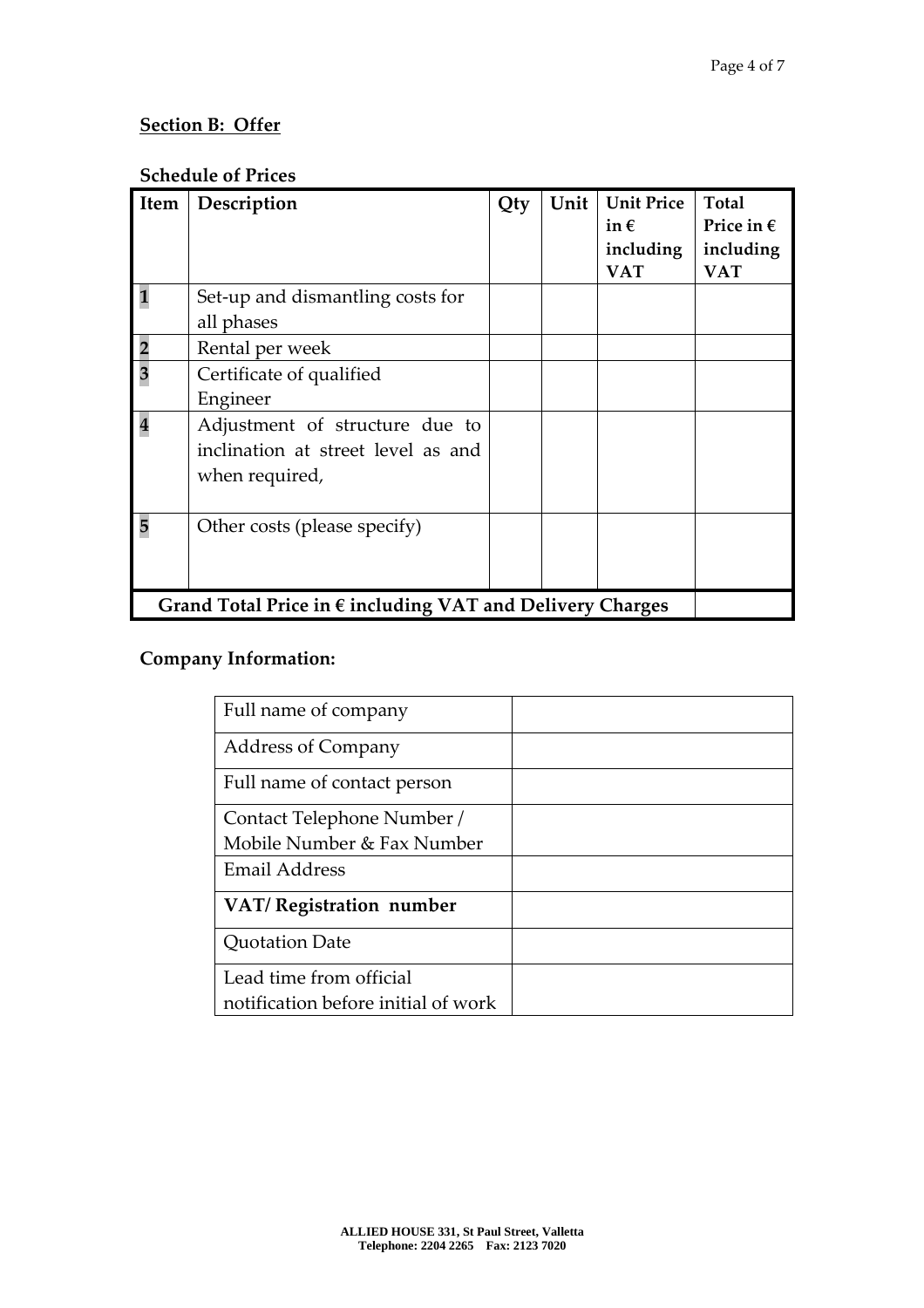#### **Section C; Terms and Conditions**

- 1. You are kindly requested to submit your quote/s for the above item/s. **All quotes should include the following information**:
	- Full name of company,
	- Address of Company,
	- Full name of contact person,
	- Contact Telephone Number / Mobile Number & Fax Number,
	- Email Address,
	- **VAT number**,
	- Quotation Date,
	- Literature, Drawings, Digital Images and / or technical data of item being quoted on request,
	- Lead time from official notification before initial of work
- 2. Please note that quotes are to be submitted in **Euro currency**. Prices quoted are to be quoted Duty Delivery Paid and VAT component quoted separately.
- 3. Quotes must be provided in Word, Excel, pdf or jpg formats. When links are provided for Technical Specifications, these should lead to the website and must not require the downloading of any programs, the creation of accounts or other functions. Other formats will NOT be considered.
- 4. Please note that **ALL** quotes must include the Reference number together with the name of item being requested. In cases, where this information is not included, the Contracting Authority reserves the right NOT to consider the quote.
- 5. Quotes can be sent either through email or brought by hand, in which case they should be inserted in the **Tender Box found at the Directorate Corporate Services, Ministry for Foreign Affairs, Level 4, 331, Allied House, St Paul Street, Valletta. Quotes can be brought by hand from Monday to Friday between 8.00 am and 12.00 pm only**. Offers received via E-mail will be inserted in a sealed envelope and posted in the respective box.
- 6. Quotes must be valid for a minimum of **90** days.
- 7. **Delivery costs must be included in all received quotes.** 
	- Prices are to include delivery costs. The Bidder is advised to contact Valletta Local Council to familiarise self with any charges, permits and any other obligations that are to be borne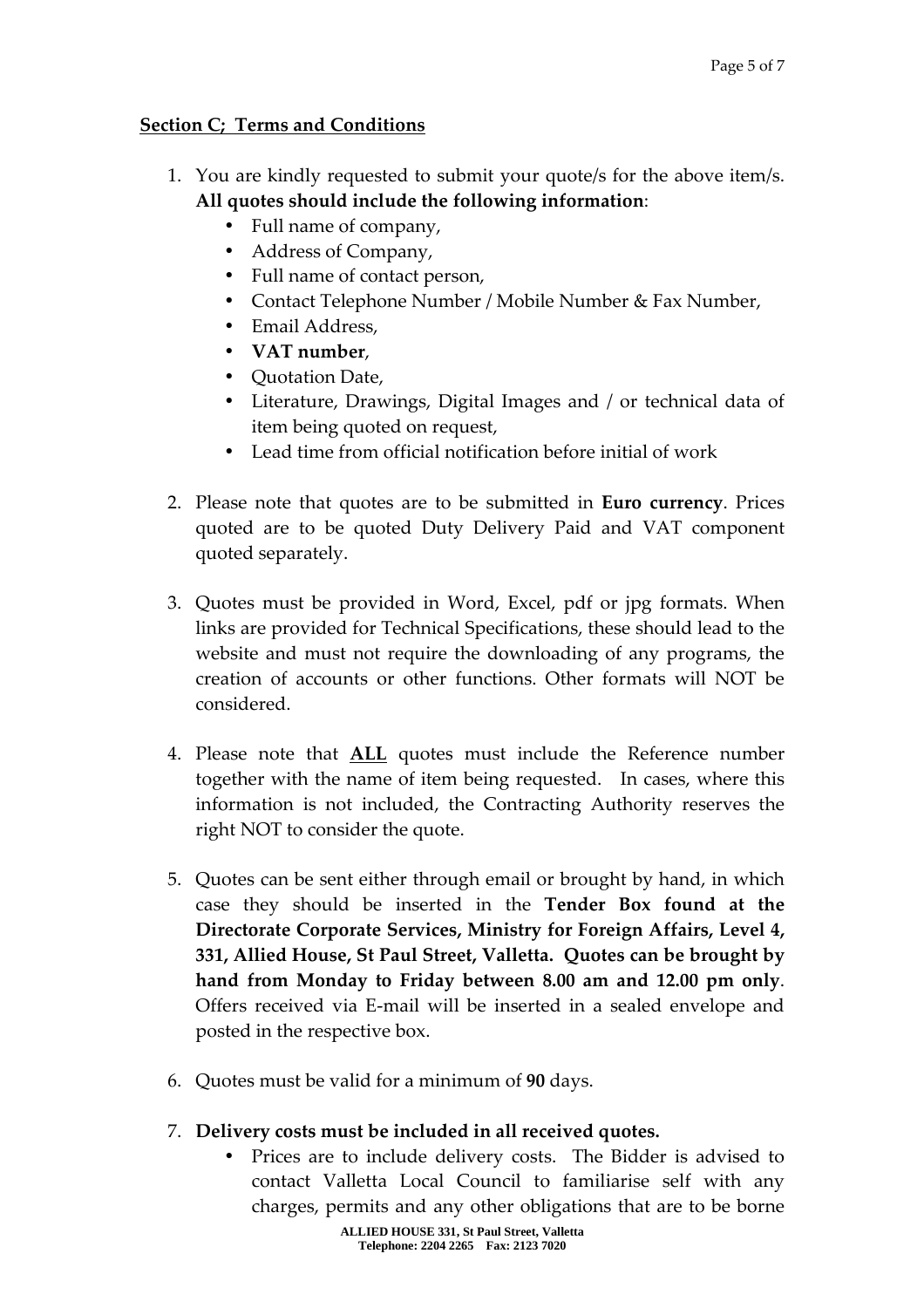by the contractor to effect delivery. The Contracting Authority shall not be charged with any other charges on delivery which were not reflected in the respective bid.

• If a crane or other machinery is to be used, reference is being made to this form which is to be filled in and submitted to the Local Council. For further information kindly contact local council on 21234141 or 21251397.

http://www.snapadministration.com/snapdatafiles/files/CityOfValletta/633823159651745 000.pdf

- 8. **Clarifications** can be sought up to Tuesday, 25<sup>th</sup> March 2014 at 10:00.
- 9. Tenderers must quote all components of the price **inclusive** of taxes, customs and import duties and any discounts. Tenderers not registered with the VAT authority in Malta, must **still** include in their financial offer any VAT that the contracting authority may have to pay either in Malta or the country where the tenderer is registered irrespective of the reverse charge mechanism. The financial offer will be considered as the total financial cost to the contracting authority including any VAT that may have to be paid not through the winning tenderer. Except as may otherwise be provided for in the contract, no payment will be made for items which have not been costed.
- 10. All Suppliers/contractors are advised to bid their rates and prices on the appropriate Schedule of Rates provided above. No offers are accepted if are found not in accordance with or deviate from the original Schedule of Rates provided with this Advert.
- 11. If the tenderer offers a discount, the discount must be absorbed in the rates of the Bill of Quantities/Financial Statement. The prices for the contract must include all of the works to be provided. The prices quoted are fixed and not subject to revision or escalation in costs.
- 12. Given information, specifications and manuals must be in English or Maltese. Tenderers submitting information, specifications and manuals in other languages only will be automatically disqualified. (where applicable)
- 13. Items offered that do not conform to specifications will not be considered.
- 14. Tender will be awarded to the **cheapest specifications compliant offer**. It is to be noted that for the purpose of evaluation, the total rental price shall be calculated for a maximum total period of 22 weeks.